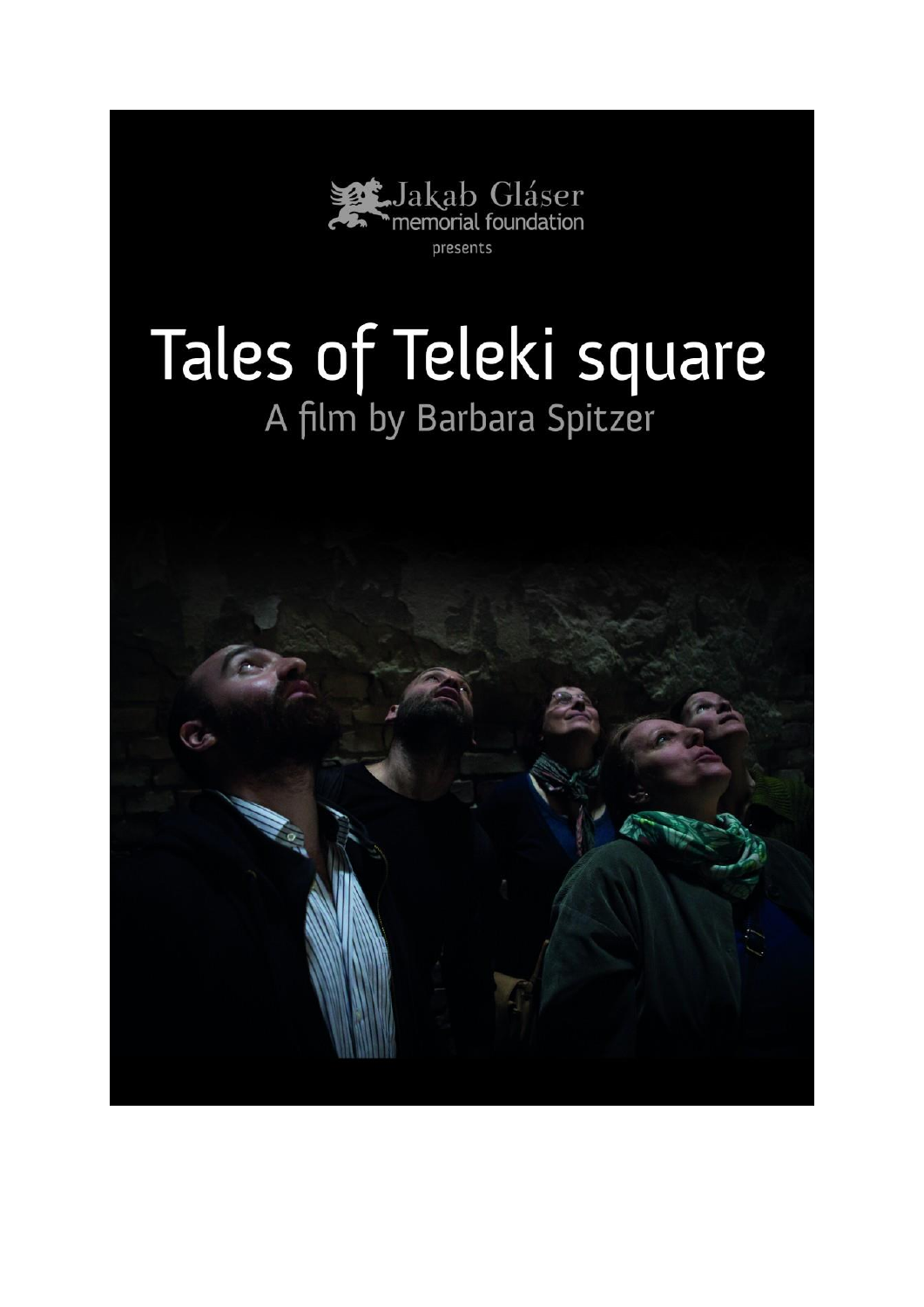### **Tales of Teleki Square**

French-Hungarian participatory documentary 83′

#### **Longline**

*A kaleidoscopic portrait of Budapest's last Jewish prayer house; discovering the forgotten past, connecting generations and the survival of a small, unique community*

#### **Synopsis**

*The last Jewish prayer house of Teleki square, Budapest miraculously survived the last 100 years.*

*Teleki square is not around the "Jewish quarter" of Budapest, in fact it is in a different district. The new generation of the Teleki community start a journey unfolding the story of the praying house. The young realize, that the old interviewees they found are the last living members of a once thriving, now lost civilization. The once second biggest market place in the capital of Hungary at Teleki square hosted a surprisingly big kosher infrastructure, dozens of praying houses, cafes, schools, restaurants serving the daily needs of the tens of thousands of Jews living around and of the market. The aging interviewees can still recall what a thriving, colorful life in the 8th district of Budapest, with the second biggest Jewish population in Budapest. At that time "Teleki square Jew" used to be a well-known notion among Budapest Jews*.

#### **About the Filmmakers**

#### Barbara Spitzer – **Director**

Barbara Spitzer was born in Paris. She studied directing at Le Fémis in Paris and cinematography at the University of Theatre and Film Arts in Budapest. During the years, she was making several long and short documentaries for the French televisons, including ...La Grève éternelle" (about the 1995's French strike) and "Ce qu'il en reste" (about discovering the land of her ancestor in Hungary). She got in touch with Teleki tér Synagogue during her research fieldwork about her family's roots in Hungary. She got drawn into the world of the Shtiebel to the extent that she's been following the life of the community for over a decade with her camera.

**Filmography**: "A Body That Cause" (Un corps qui cause) doc. 26' (2016), « It will only be greener in the spring » doc. 126' (2014), "Going up the Old Roads" (En remontant les vieilles routes) documentary 52' (2010), Spitzer Rhapsody: In My Father's Footsteps (Ce qu'il en reste) documentary 120' (2006), The Eternal Strike (La Grève éternelle) » documentary 75' (1999), The Shadow of Angkor (L'Ombre d'Angkor) documentary 52' (1997), What we work for? (On travaille pour quoi?) documentary 52' (1996), It's so cool to be Hungarian 100' (2001), Tales of Teleki square (2017)

#### Gábor Mayer – **Producer**

Gábor Mayer started working as a producer on the community project of the movie Tales of the Teleki square in around 2007. He is the chairman of the NGO producing the film. He learned being a producer on the job. After recording about 200 hours of footage on three continents and in the span of 10+ years he is *proud to have been able to finish this production and be part of creating of such an important cultural venture.*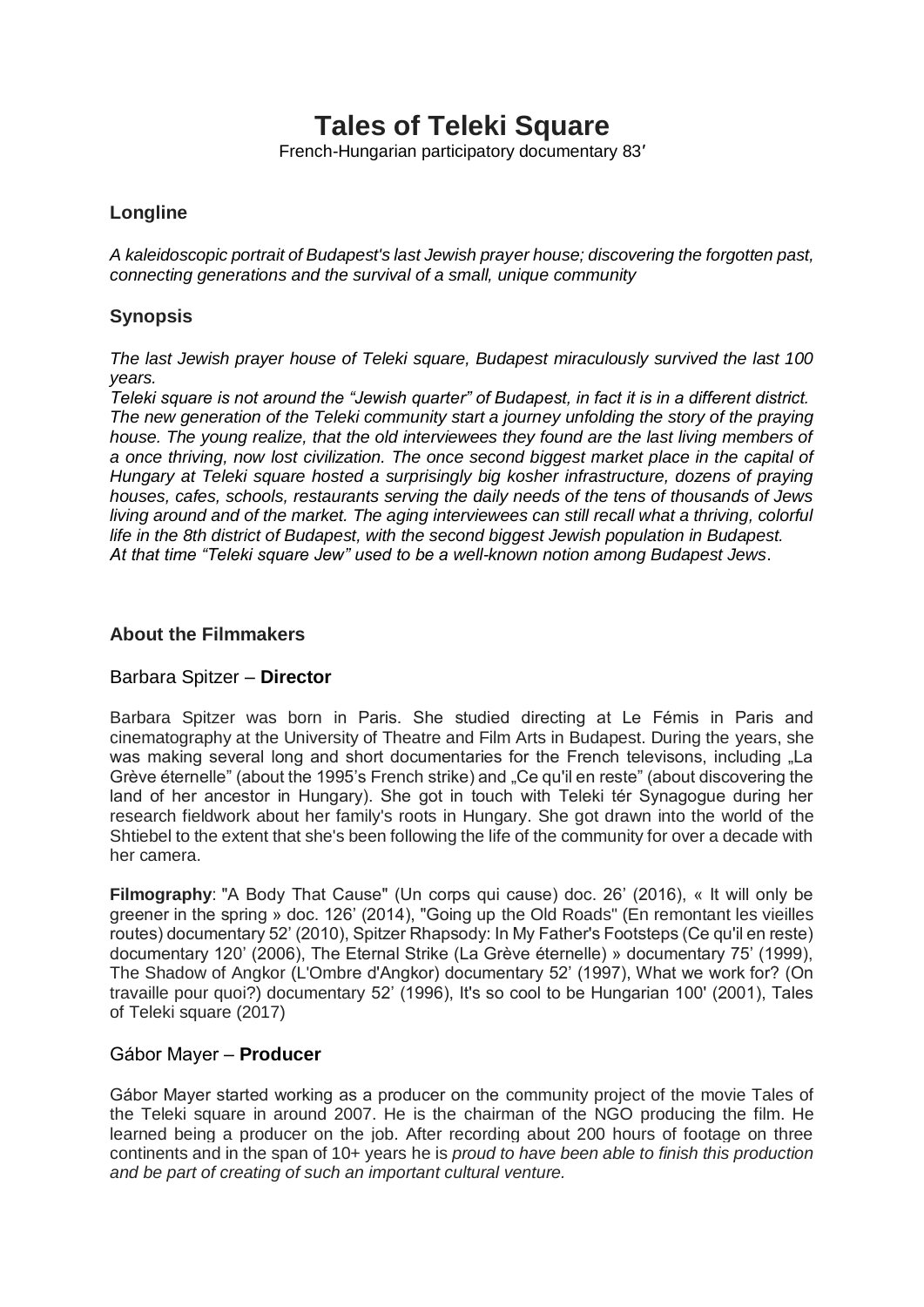#### **Background Information:**

When we met Jakab Gláser he was old and weary but seemed indestructible. We were all quite sure that he will just keep on telling his ancient stories and jokes – and live forever. Sometimes, however we had doubts so we wanted to make a movie just in case he won't.

As none of us were rich film producers the movie project just kept on being delayed for years. Then in 2000, seemingly out of nowhere, the French-Hungarian documentarist Barbara Spitzer popped in the Shul. She was on a quest searching for her relatives, her Hungarian and Jewish roots and in the process systematically visited every single synagogue in the country.

She was not a procrastinating type and started shooting a few days later. In the following years, we shot hours and hours of footage about Old Gláser as well as other members of the congregation, the Shul and the neighborhood, District Eight.

Then she had to return to France and the project was halted. It was frozen for years. Meantime Old Gláser disproved our theories of his immortality and at the age of 95 died along with other old members of the Kehile (community).

The Shul had a very good chance of vanishing, but it didn't. The community changed a lot – it had to. A younger generation started to frequent the old rooms and we began a gradual and careful renovation.

In 2009 Barbara returned to continue the documentary. She was present when the facelift of the "blue room" started. She recorded Old Gláser's memorial celebration at the cemetery, and made follow-up interviews. But the most amazing part was the exploration of Old Gláser's house. He was born in the very room he lived in until he died. It turned out that his son, Tamás hadn't moved a thing in his father's house for 4 years. Apart from the dust nothing changed, everything was the way it was left by the old man – and a legion of mice. We made amazing discoveries from old wartime photographs to Old Gláser's grandparents' clothes, letters and furniture.

The movie project is still on.

At the moment, it seems, "Tales of Teleki tér" will be the main title of a trilogy not just of one episode as it is today.

The one episode available today will be the second part of the trilogy.

The title of the first part in French is planned to be "*Tonton Jacobine*" or (?) "*Oncle Jacobine*". The Hungarian title is "*Juci Bácsi*". This was actually the nickname of Jakab Gláser – not an easy name to translate into English. "Old Man Jacobine" is as near as I could get in translating it, but we are open to suggestions…

The second part is work-titled "Teleki square Jew", and is more about the community and Teleki square then the first part.

The third part is strictly about the happenings of the year 1944 in the neighborhood and is going to be created using the video interviews of the research and archive materials from that era.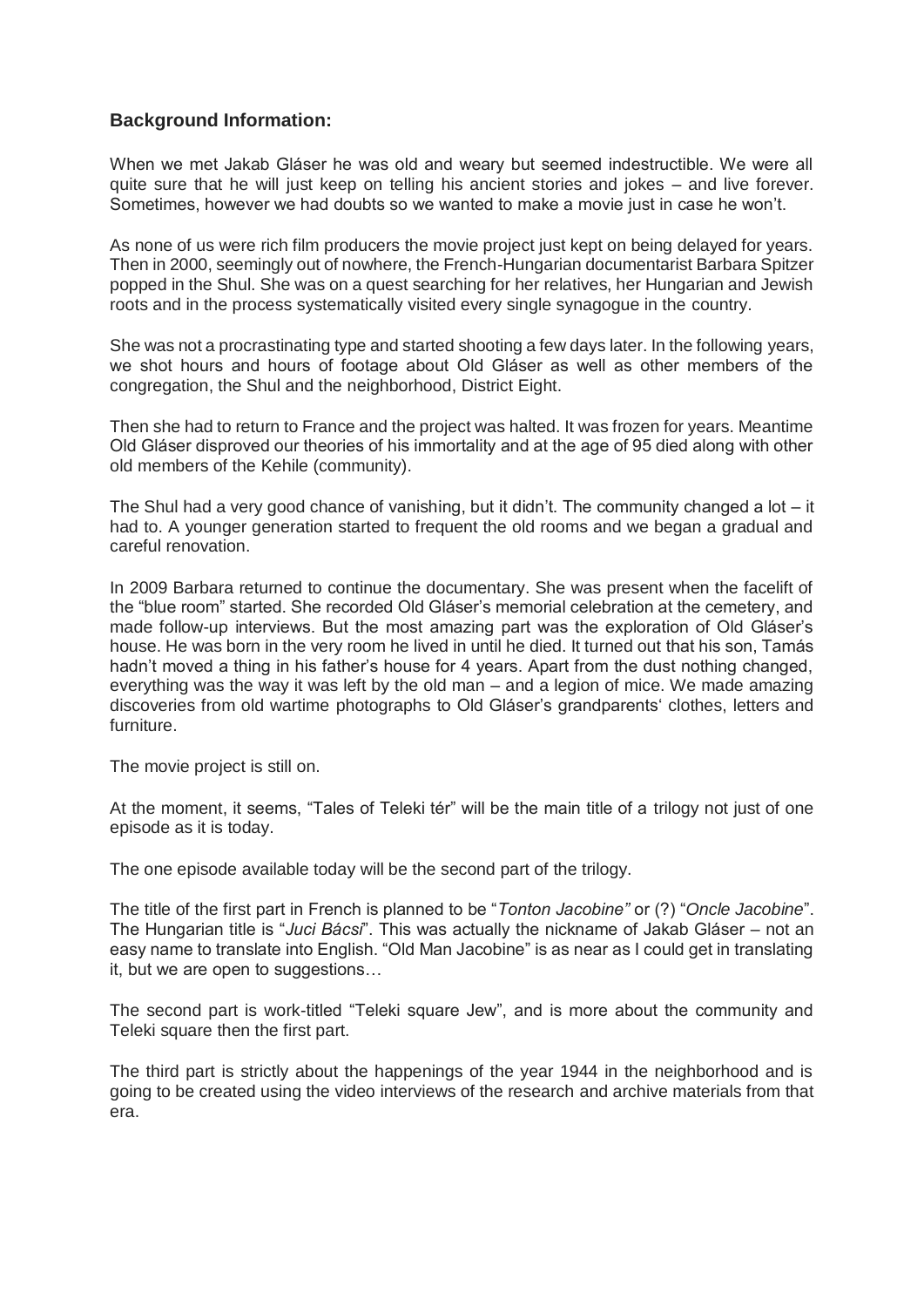#### **Stage of production**:

The filming project has been injected into a [bigger research](http://talesoftelekiter.com/2014/12/343/img_8171a_s/) project in 2012. This bigger project is partly financed by [EACEA](http://eacea.ec.europa.eu/index_en.php) (EU agency) and we also won a complementary grant from [Mazsök.](http://www.mazsok.hu/)

The first episode consisting of footage from 2000-2009 of the edited material was first screened in Vörösmarty cinema, Budapest. At the time of writing, the first episode is still 90% finished, waiting for further founding options. The second episode was edited from the support of the Civil Alap grant of the Hungarian Government.

First public screenings of the second film were hold at the Budapest Jewish Filmfestival [\(ZSIFI\)](http://zsifi.org/) in November 2014 in Hungary, and in Detroit (MI) and New York City (NY) in December 2014.

The film went through an editorial revision after the first public, pre-release screenings in the USA.

In February 2017 the final (as of today) version of the film was screened one time in Budapest (25/2/2017) Bem Mozi and since has been screened in numerous film festivals in Hungary and abroad.

In May 2017 the film won the at the Eurasia International Monthly Film Festival:

## Best Documentary (over 40 min)



#### **Technical Information:**

Running time**:** 83 min Year of production: 2017 Country of Production: Hungary/France Color: Color Format: HDCam Ratio: 16:9 Sound: Stereo Language: Hungarian, English, Yiddish Subtitle: English, Polish, (Hungarian)

Website/Trailer: [http://talesoftelekiter.com/,](http://talesoftelekiter.com/) [IMDB](http://www.imdb.com/title/tt4217742/)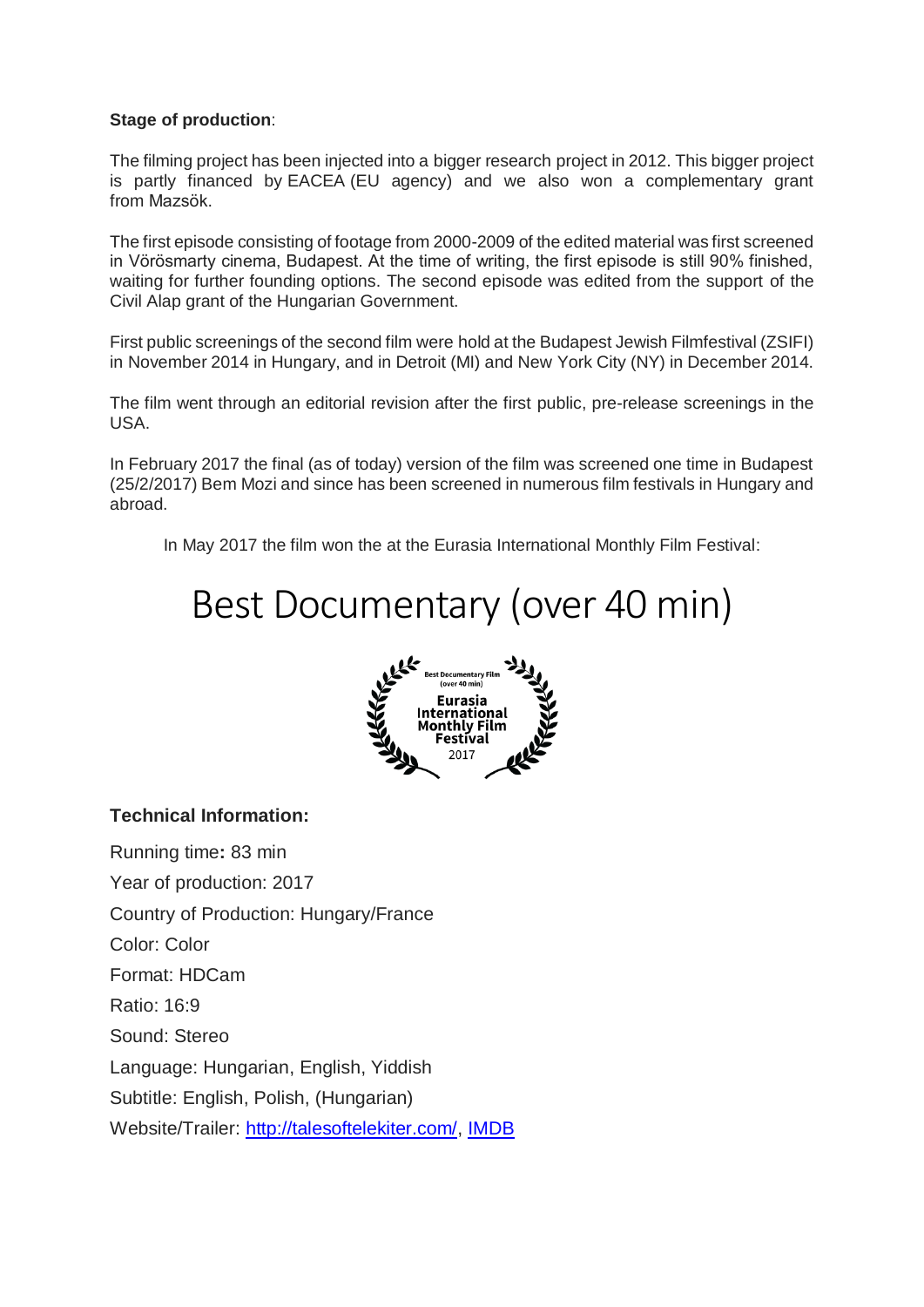**Production Company:** *Jakab Gláser Memorial Foundation / Gláser Jakab Emlékalapítvány*

> 9 Wesselényi Str. Budapest H-1077 Hungary

**+36203515893** [info@telekiter.com](mailto:info@telekiter.com)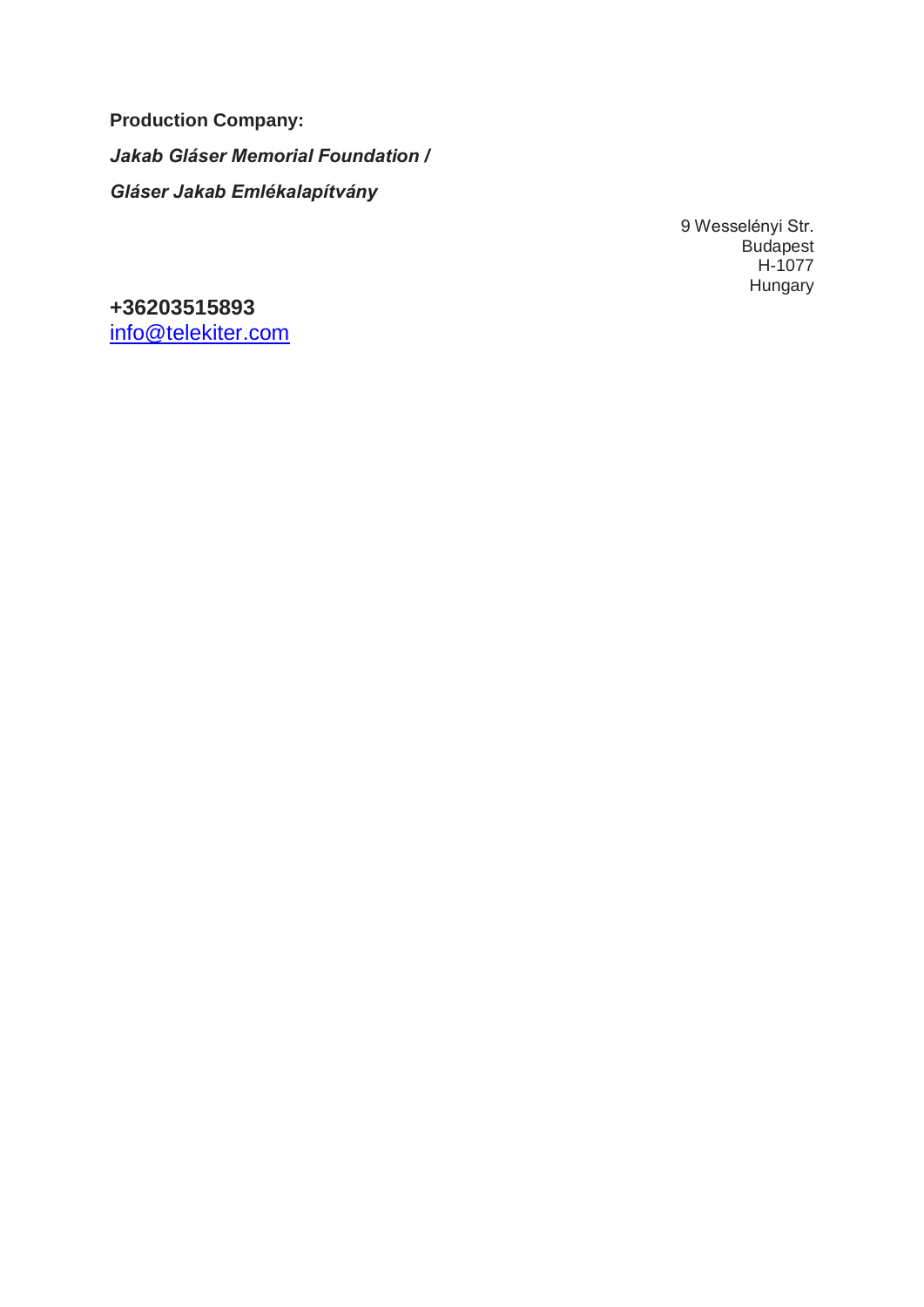#### **Production Stills:**

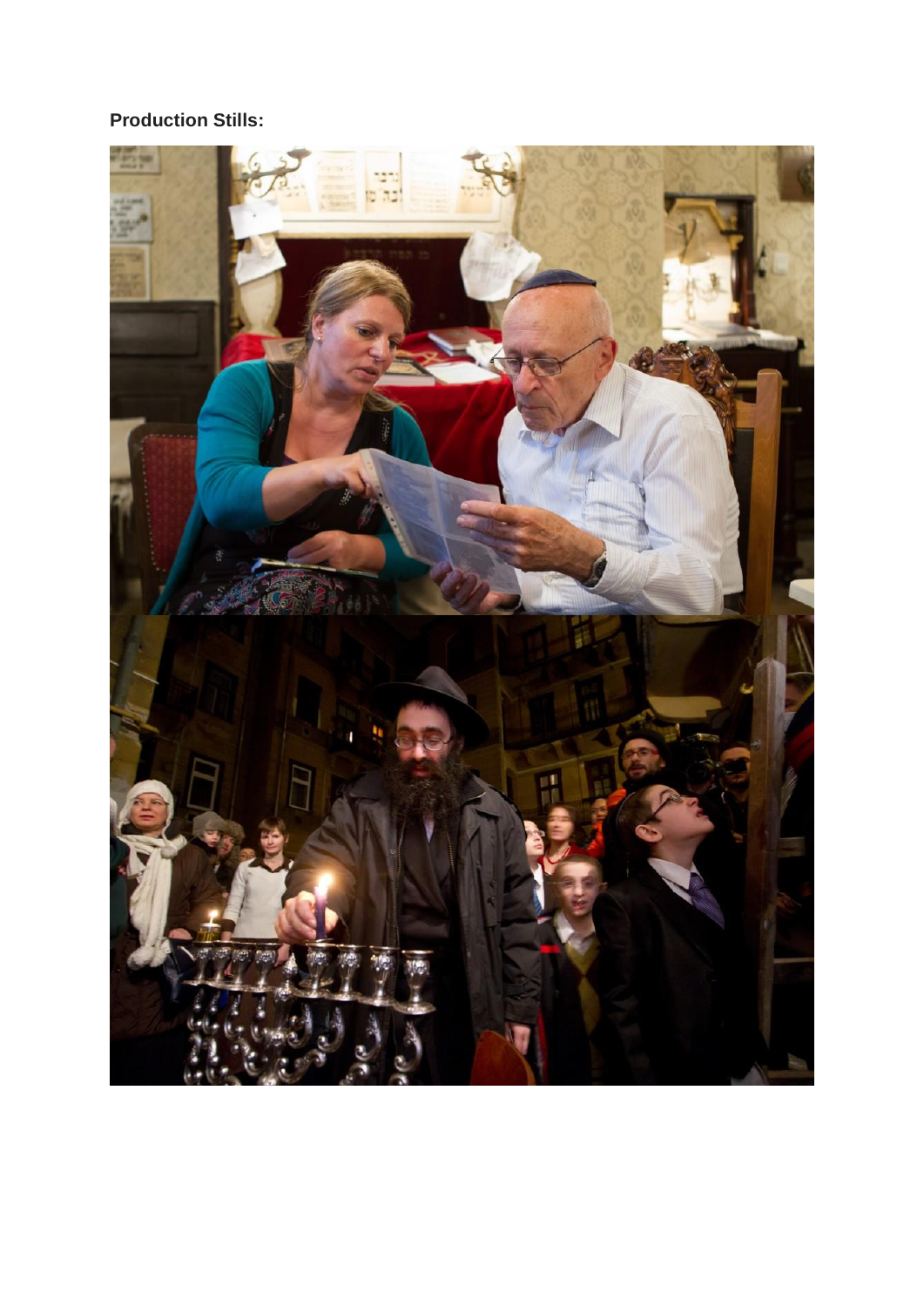